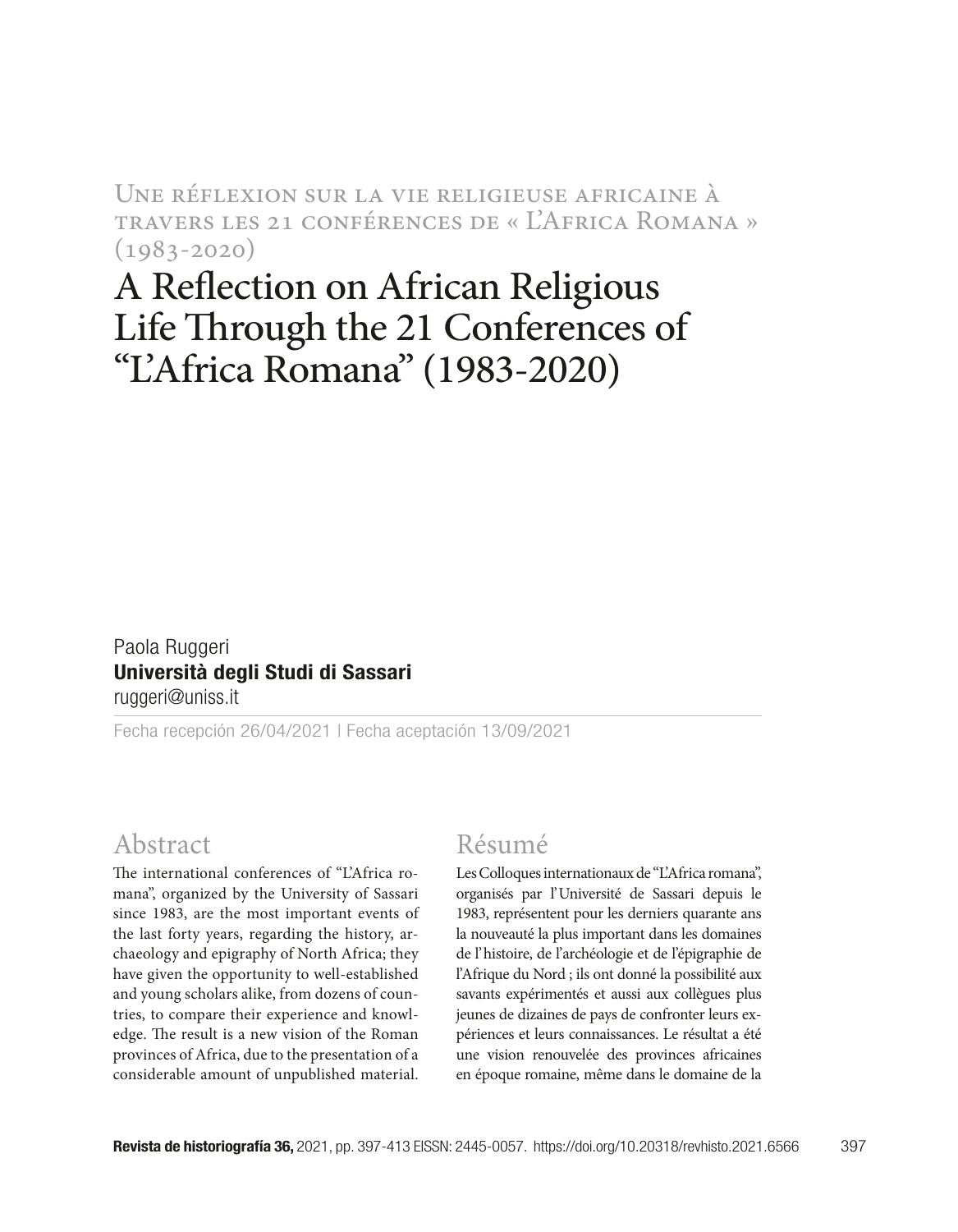The African provinces, although included in the Mediterranean *koinè,* have been regarded in their specific characteristics, paying due attention to the essential local religious strata, to the internal and external non-religious aspects of the cult and to the original merging of said elements in the religious life between the Atlantic Ocean and the Gulf of the Great Sirte. Ever since the first conferences it was decided to overcome the ethnocentric view, remnant of the colonial past, and underline how in the African provinces local and imported divinities have come together. The present contribution proposes a first annotated bibliographic overview of the works that involved Universities, Research Centers, Agencies for the Development Heritage and Scientific Societies who carried out international research by comparing methods and going beyond a traditional view that was incapable of understanding the ancient world in depth.

## Keywords

*L'Africa Romana*, Conferences, Religious Life, Bibliography Annotated

religion, grâce aussi à la publication de beaucoup de matériel inédit. Les provinces africaines, bien que intégrées dans la *koiné* méditerranéenne, ont été considérées dans leur spécificité, avec une attention aux substrats religieux locaux essentiels et aux agents cultuels, aux mélanges et aux résultats souvent originaux que tout cela a eu dans la vie religieuse entre l'Atlantique et la Grande Syrte. À partir des premières Conférences le but était de dépasser totalement l'idée d'une vision ethnocentrique, héritage d'un passé colonial, pour souligner comment dans les provinces africaines les dieux locaux ont souvent « parlé » et trouvé un « lien » avec les dieux importés des autres provinces de l'empire. Cette contribution représente une première bibliographie commentée des travailles des Universités, des Centres de recherche, des Instituts de tutelle et de mise en valeur, des Sociétés scientifiques qui ont menés les recherches au niveau international, en comparant les méthodes et en dépassant une vision traditionnelle incapable de comprendre le monde antique en profondeur.

## Mots-clés

*L'Africa Romana*, Conférences, vie religeuse, bibliographie annotée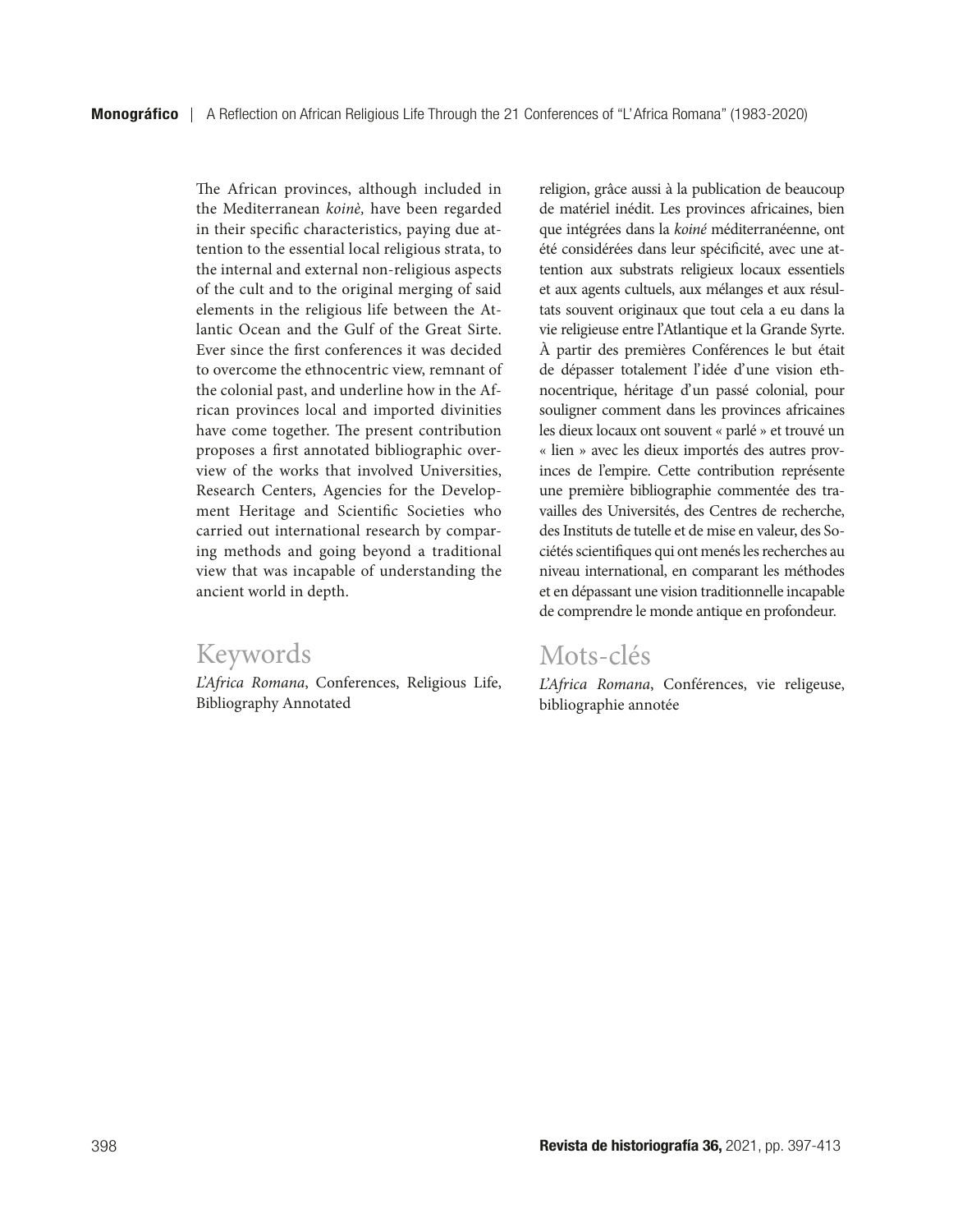If you observe closely enough the successful series of conferences called *L'Africa Romana* (which started in 1983 and has reached its 21<sup>nd</sup> edition so far), you will realize the it has an original fundamental component which has been represented by the consideration of religious aspects, illustrated by the Mediterranean relations, from the Punic phase to the Roman age, up to the late Roman Empire. Over the years, all this has led to several in-depth studies (on different geographical and diachronic levels) on the connections between provinces and local cults integrated into the Roman world, from the analysis of the *sacerdotes* and their relationship with social classes and traditions regarding urban areas or families to that on the imperial cult of ancient Rome, from the complex phenomenon of "syncretism" to the topic of legacy and persistence.

The first conference of *L'Africa Romana* series, commissioned by Attilio Mastino, took place in December 1983 with the participation – among others – of Marcel Le Glay, a distinguished master and unsurpassed scholar of African Saturn, who held a conference on December 16 at the Chamber of Commerce, Industry and Crafts in Sassari on "La vie religieuse de l'Afrique romaine dans le II siècle après J.C.", followed by a debate with the participation of Sandro Schipani, Ammar Mahjoubi ("Les cultes paiens dans la region de *Vaga*, Beja"), Hédi Slim ("Les cultes paiens à *Thysdrus*") and Giancarlo Susini. The content of that day's work – although at a later date - was published in the first volume of *L'Africa Romana*. Le Glay later participated in many other Conferences and begun to examine magic in the ancient world, to which he dedicated two articles in *L'Africa Romana*. His intention was to have them published in a summary volume by starting with Tripolitania and its relationship with the East and above all by mentioning several times his Algeria as he did in his communication made in Cagliari in 1990 on religious syncretism in the colony of *Thamugadi*, with reference to the cults of the goddess Africa, of Aesculapius and Serapis in the sanctuary of *Aqua Septimiana*, on occasion of the  $8<sup>th</sup>$  conference (67-78). His contribution to our conferences is well summarized in *L'Africa Romana* X (53-62), with particular attention to the texts which he then regularly delivered to the press and which appeared in various volumes, together with the article dedicated to the reexamination of four African inscriptions: from *Caesarea*, *Furnos*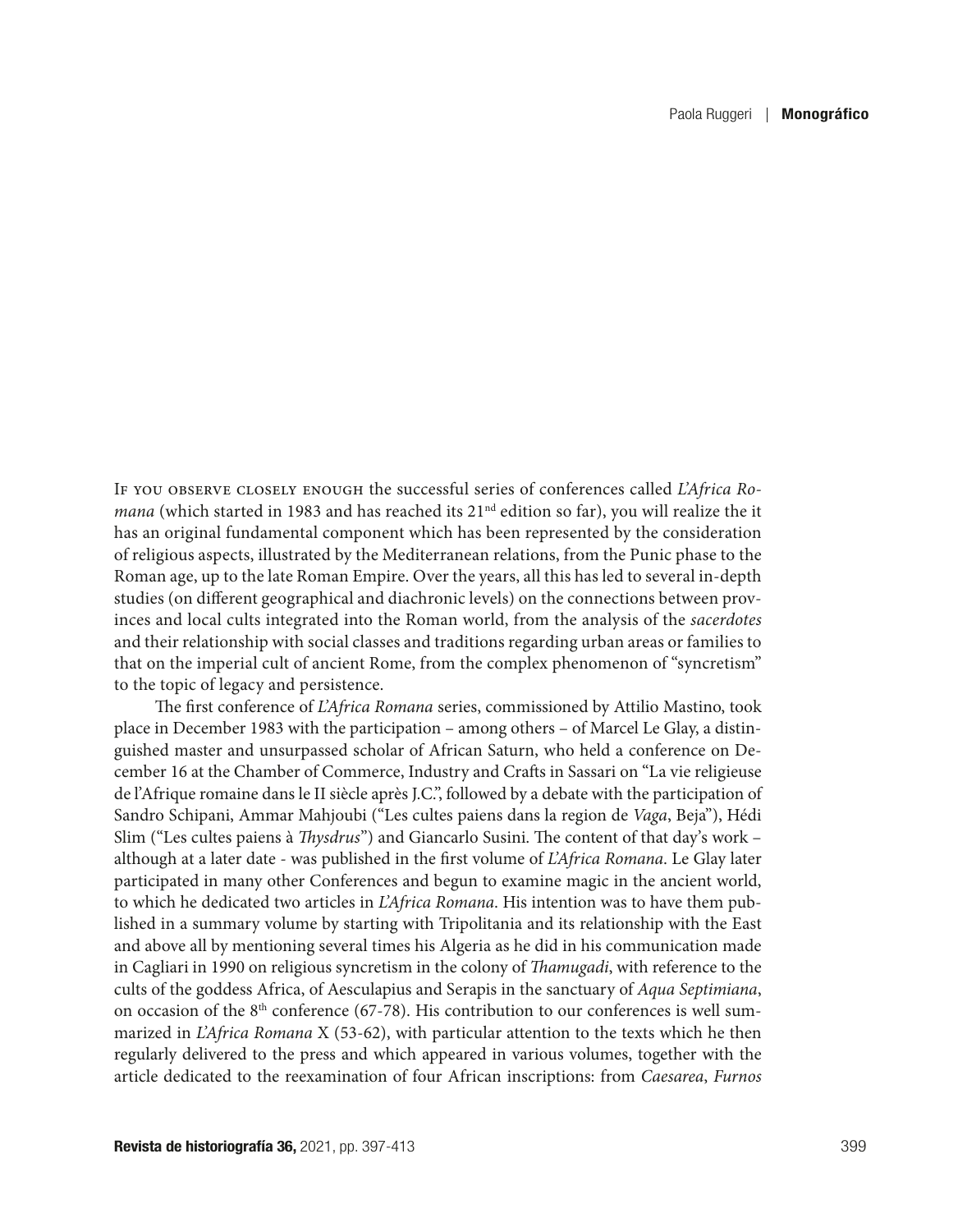*Maius* and *Lambaesis*, published in the 5<sup>th</sup> volume ("A propos de quelques textes africains", 132-140), where – among other topics – the dedication to the Sun placed in *Lambaesis* by the legate of the *legio III Augusta*, is of great interest. On each of these occasions Le Glay presided over the working sessions and actively participated in the debate; he made a fundamental contribution to introduce innovations in the adopted terms of speech and to define new interpretative categories, which have definitely shaped the subsequent meetings.

Giancarlo Susini wrote in the conclusion of that distant first conference:

"For this reason too, the organizers of this conference did well to dedicate half of the day, part of the meeting itself to religious phenomena, precisely because religious phenomena with their palimpsests and their inextricable and compelling doubts, with their interpretations and syncretisms and the enthusiasm they still raise nowadays, and their meaning which is still puzzling are able to represent the significance of ancient cultures more than ever, as a mirror to the history of the development of peoples who once faced and still overlook the Mediterranean basin. The masterful lesson of Professor Le Glay and the extremely interesting counterpoint of our colleague Mahjoubi have really brought us to the heart of an exciting research, which does not end in controversy (far from it), but is revived in the seriousness of the commitment, the very scientific nature of the document, in its fascinating exegesis and its explanation. It almost occurred to me to think, while prof. Le Glay was speaking and was just concluding his lesson that investigating on the filaments and on the factors of ancient religion and above all of the religion of the Romanized world is the only way to understand what was perhaps the most powerful arcanum of the Roman world and its development" (transl. by the author).

With the 2nd Conference on December 16, 1984, the *Antiquarium* Turritano was inaugurated in Porto Torres. A small museum with a marble altar of the Egyptian Bubastis in the center built and dated to the end of the age of Tiberius, that Marcel Le Glay a year earlier had been able to study in the warehouses of the Museo Nazionale G. A. Sanna di Sassari (see A. Boninu, II, 241-250; M. Le Glay, in A. Boninu, M. Le Glay, A. Mastino, *Turris Libisonis colonia Iulia*, Sassari, 1984, 105-116). In recent years unpublished information has been acquired on the urban development by comparing the studies of some of the most qualified scholars on the problems of cataloging, filing, commenting and publishing some African epigraphic collections. They examined the relationship between cities and the countryside, commercial traffic, ports, roads, religious life, the movement of legions and auxiliary cohorts, the phenomena of social mobility in North Africa with its repercussions, contacts, the connection to Sardinia in the imperial age within the framework of the relationship between center and periphery.

The 21 volumes (about 50 tomes) of *L'Africa Romana* together with several publications in the series of the Department of History and other collections that have come to life in parallel (Studi di Storia antica e di Archeologia, Collana della Scuola archeologica italiana di Cartagine, etc.) contain very complex studies, ranging from general syntheses to specific interventions on single territories, on single divinities and on single monuments. Numerous collections have proven to be extremely useful, such as those of Attilio Mastino on epigraphic research in Tunisia (I, 73-128), in Algeria (III, 113-166), in Morocco (IV, 337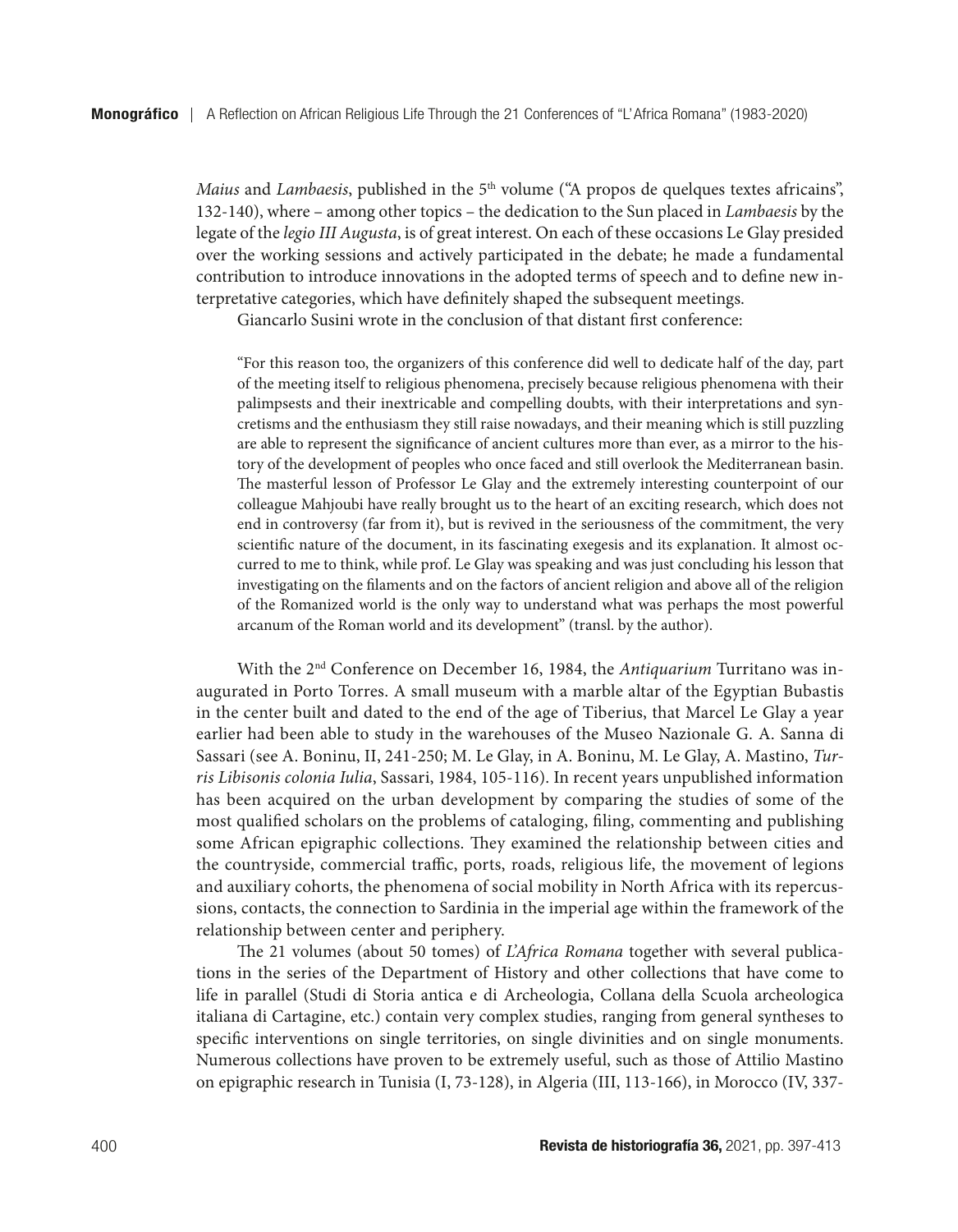384), which have led to some reflections on the inscriptions documenting African religious life, which have been compared to other provincial features, in order to better highlight the local particularities and the vitality of indigenous cults. See more in the recent review of the first thirty years of the Conference: Alessandro Campus, "L'Africa romana per l'epigrafia punica: trent'anni di ricerche" (XX, 947-954); Solenn de Larminat, "1983-2013: trente ans d'archéologie funéraire dans L'Africa romana" (XX, 835-844); see also Cinzia Vismara, "Pour une archéologie funéraire d'époque romaine en Afrique (Proconsulaire, Byzacène, Tripolitaine, Numidies, Maurétanies)" (XX, 845-854). A general reflection on issues related to religious life has already been developed by Valentino Gasparini, in "L'Africa romana, laboratorio di mutazioni religiose. Nuove prospettive su preferenze individuali e spazi di negoziazione" (XX, 923-930), who stated the following:

"North Africa is today more than ever a very fertile ground for the study of the history of religions. In contrast to the previous period which was characterized by sporadic monographs of regional (Tripolitania, for instance) or local areas of interest (Carthage, first of all) over the last few years numerous thematic works have been advanced, dedicated to individual cults, divinities and epithets (*Caelestis*, Cerere, Esculapio and Hygieia, Frugiferous, Neptune, Isiac, Metroacian and Mithraic cults, Saturn, *Tellus* and other Italic divinities, as well as the imperial cult and Christian and Jewish religions). The historiographical aspect of the research concerning the religious pluralism of Roman Africa has thus been enriched exponentially, showing the extreme variety of its nuances".

Some fundamental volumes for our studies have appeared in recent years (A. Cadotte, *La Romanisation des Dieux*. *L'interpretatio romana en Afrique du Nord sous le Haut-Empire,* Religions in the Graeco-Roman World 158, Leiden and Boston 2007, yet

"what has been lacking (and which still continues to be absent) above all is an updated holistic and synthetic approach to the religious panorama of Roman Africa. Here, as elsewhere, the process of religious transposition can only be understood as a historical and cultural phenomenon. This requires first of all the reconstruction of the socio-political context through the analysis of the different conditions and circumstances relating, for example, to the territorial organization and the institutional and administrative structure" (924) (transl. by the author).

We could mention many other volumes and reviews: eg. the report by Sabine Fialon, "Antiquité tardive et christianisme africain dans *L'Africa romana*: un bilan historiographique" (XX, 1145-1184) is dedicated to the topic of the relationship between paganism and Christianity. These are just examples of single insights, which testify to the richness of the topic under consideration and may be examined roughly for major topics.

The 1<sup>st</sup> Conference held in Sassari between 16 and 17 December 1983 was dedicated to the study of the Romanization of North Africa with particular regard to the origins, various topics related to conservation and persistence, the vitality of the Libyan-Punic project and the richness of religious life, which made it possible to observe the relationship of a fruitful syncretism between a lively tradition and the Roman culture that arrived subsequently.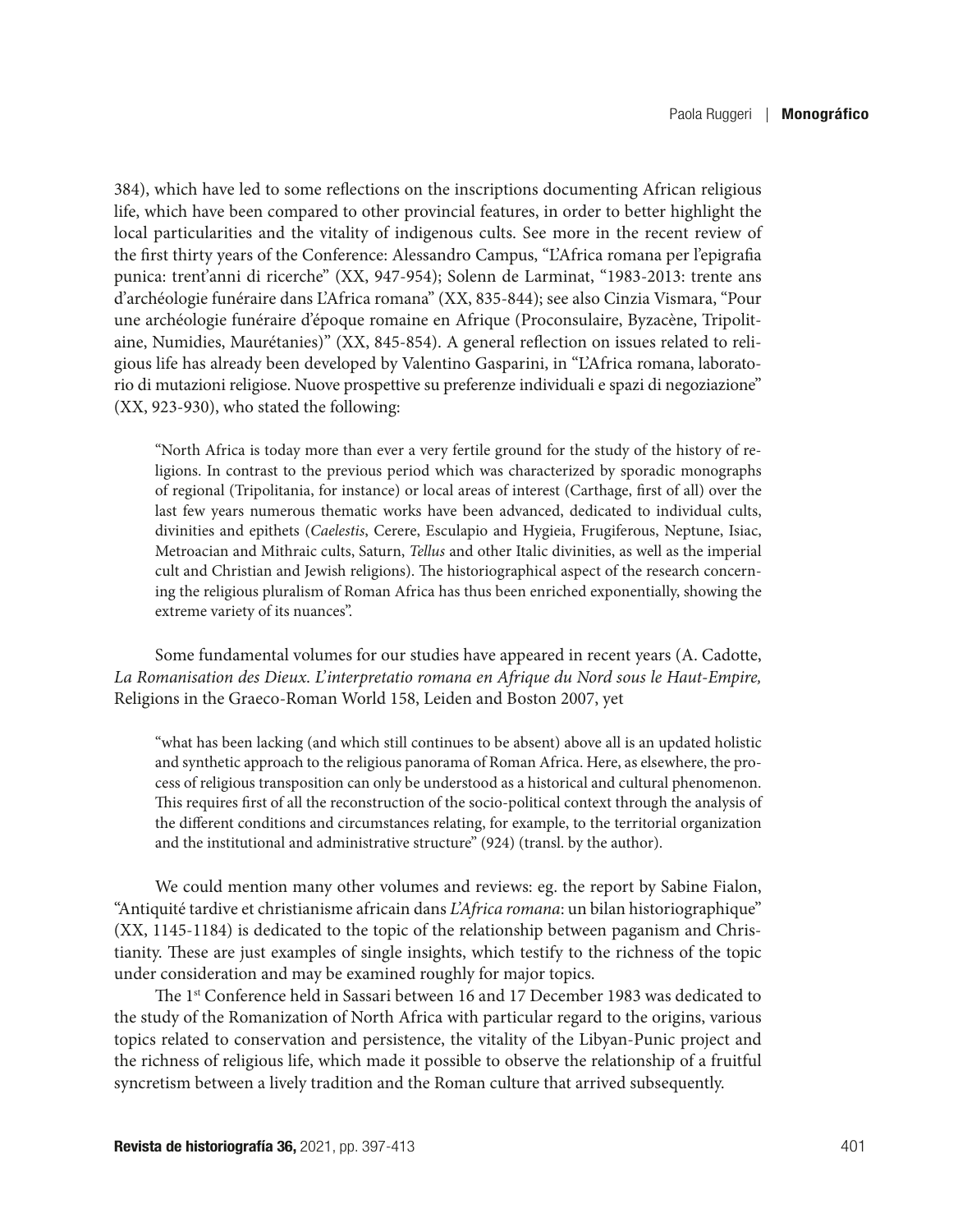The 2nd Conference (Sassari 14-16 December 1984) was aimed at the study of the relation between Africa and Sardinia in Roman times: the function of a "bridge", which Sardinia had from the end of the Republic to the Vandal age between the Roman and the Carthaginian culture connecting Africa and Europe. Through a series of data collected for the first time in a coherent form, the inquiry of the Mediterranean centrality of Sardinia and its function as a link to Africa was affirmed.

The 3rd Conference (Sassari 13-15 December 1985) was dedicated to the epigraphic documentation and to the history of the Roman provinces of the Maghreb. The event displayed an abundant quantity of previously unpublished material. Since this edition, the High Patronage of the President of the Republic has been constantly granted.

The 4th Conference (Sassari 12-14 December 1986) was dedicated to *L'epigrafia e la storia delle province romane del Magreb*.

The 5th Conference (Cagliari-Sassari, 11-13 December 1987) was also dedicated to *L'epigrafia e la storia delle province romane del Magreb*, with an increasing number of foreign scholars from ten different Mediterranean countries. Since this edition, the patronage of the Association Internationale d'Epigraphie Grecque et Latine has been frequently granted.

The 6th Conference (Sassari-Alghero, 16-18 December 1988), was dedicated to *L'Africa e la Sardegna in età tardo-antica*, with a special session dedicated to St. Augustine.

The 7th Conference, dedicated to *Sopravvivenze puniche e persistenze indigene nel Nord Africa ed in Sardegna in età romana* was held in Sassari between 15 and 17 December 1989.

The 8th Conference, dedicated to *Economia e società nel Nord Africa ed in Sardegna in età imperiale: continuità e trasformazioni* took place in Cagliari between 14-16 December 1990.

The 9th Conference, dedicated to *Nuove scoperte epigrafiche nel Nord Africa ed in Sardegna*, was held in Nuoro and Orosei between 13-15 December 1991.

The 10<sup>th</sup> Conference (Oristano, 11-13 December 1992), was held on the topic of *Civitas: l'organizzazione dello spazio urbano nel Nord Africa ed in Sardegna*.

The 11th Conference (Carthage, Tunisia, 15-18 December 1994) dealt with the following topic: *La scienza e le tecniche nelle province romane del Nord Africa e nel Mediterraneo* and was promoted in agreement with the International Centro per lo studio della nozione di spazio e di tempo (CISST ) of Brugine (PD) and with the Istituto di Studi e Programmi per il Mediterraneo (ISPROM) of Sassari.

The 12th Conference (Olbia, 13-15 December 1996) was dedicated to *L'organizzazione dello spazio rurale nelle province del Nord Africa e nella Sardegna*.

The 13th Conference (Djerba, Tunisia, 10-13 December 1998), elaborated on the topic *Geografi, viaggiatori, militari nel Maghreb: alle origini dell'archeologia nel Nord Africa*.

The 14th Conference (Sassari, 7-10 December 2000), was dedicated to *Lo spazio marittimo del Mediterraneo occidentale: geografia storica ed economia*.

The 15th Conference (Tozeur, Tunisia, 12-15 December 2002) was dedicated to the theme *Ai confini dell'impero: contatti, scambi, conflitti*. The Conference, organized by the Department of History and the Center for Interdisciplinary Studies on the Roman Provinces of the University of Sassari, in collaboration with the Institut National du Patrimoine of Tunis, was promoted with the patronage of the Ministry for Foreign Affairs, the Ministère des Af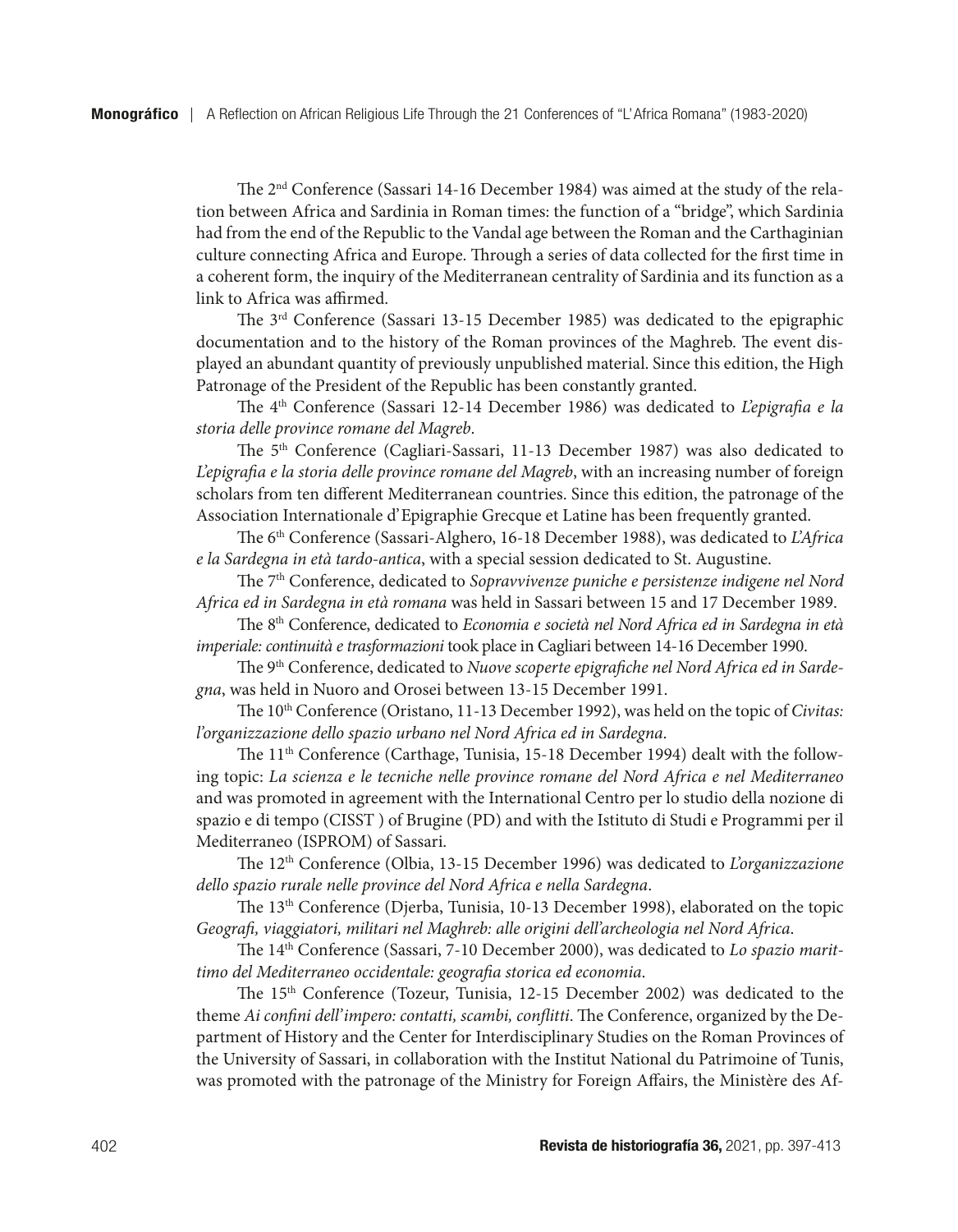faires Etrangeres of Tunis, the Ministère de la Culture of Tunis and the Association Internationale d'Épigraphie Grecque et Latine. Furthermore the Governor of the Tozeur Region, the Italian Institute for Africa and the Middle and Far East, the Department of Archaeological and Historical-Artistic Sciences of the University of Cagliari, and the Archaeological Superintendencies of Sardinia also collaborated on the project.

The 16th Conference (Rabat, Morocco, 15-19 December 2004) was dedicated to the *Mobilità delle persone e dei popoli, dinamiche migratorie, emigrazioni ed immigrazioni nelle province occidentali dell'impero romano*. Various topics such as the mobility of people, population exchanges between provinces, rural populations, nomadism, contacts and conflicts were taken into consideration. The Conference, organized by the Department of History and the Center for Interdisciplinary Studies on the Roman Provinces of the University of Sassari, was held in collaboration with the Institut National des Sciences de l'Archéologie et du Patrimoine of Rabat and with the Faculté des Lettres de l'Université Hassan II de Mohammedia. The Conference was promoted with the patronage of the Ministry for Foreign Affairs, the Ministère des Affaires Etrangères, the Ministère de la Culture, the Ministère de l'Éducation Nationale, de l'Enseignement Supérieur, de la Formation des Cadres et de la Recherche Scientifique, of the Association Internationale d'Épigraphie Grecque et Latine (AIEGL), of the Istituto di Studi e Programmi per il Mediterraneo (ISPROM) and the Sardinian Regional Department of Tourism.

The 17th Conference (Sevilla, Spain, 14-17 December 2006) was dedicated to the *Le ricchezze dell'Africa. Risorse, produzioni, scambi*, promoted in agreement with the Consejeria de Cultura de la Junta de Andalucia and the Universidad de Sevilla. Topics such as production, trade, navigation and *ornatus civitatis* were discussed. The conference was organized by the Department of History and the Center for Interdisciplinary Studies on the Roman Provinces of the University of Sassari, in collaboration with the Universidad de Sevilla and the Consejería de Cultura of the Junta de Andalucía. The Department of Humanities and Antiquity of the University of Sassari, the Department of Classical Philology, Glottology and Historical Sciences of Antiquity and the Department of Archaeological and Historical-Artistic Sciences of the University of Cagliari, Archaeological Superintendencies of Sardinia and the Italian Cultural Institute at the Embassy of Italy in Madrid also collaborated.

The 18<sup>th</sup> Conference (Olbia, 11-14 December 2008), with the participation of about 300 scholars addressed the topic *I luoghi e le forme dei mestieri e della produzione nelle province africane*, with reference to the economic aspects, salaries, artistic features and craftsmanship, techniques, work tools, professional associations and buildings of production plants included in urban planning of cities.

The 19th Conference (Sassari, 16-19 December 2010) was dedicated to the *Trasformazione dei paesaggi del potere nell'Africa settentrionale fino alla fine del mondo antico*.

The 20th Conference (Alghero, 26-29 September 2013) was dedicated to *Momenti di continuità e rottura: bilancio di trent'anni di convegni L'Africa romana*.

The 21st Conference (Tunis, 6-9 December 2018) examined the *L'epigrafia del Nord Africa: novità, riletture, nuove sintesi* on the initiative of the Department of History, Human Sciences and Education, PhD on Archeology, History, Human Sciences, Center for Inter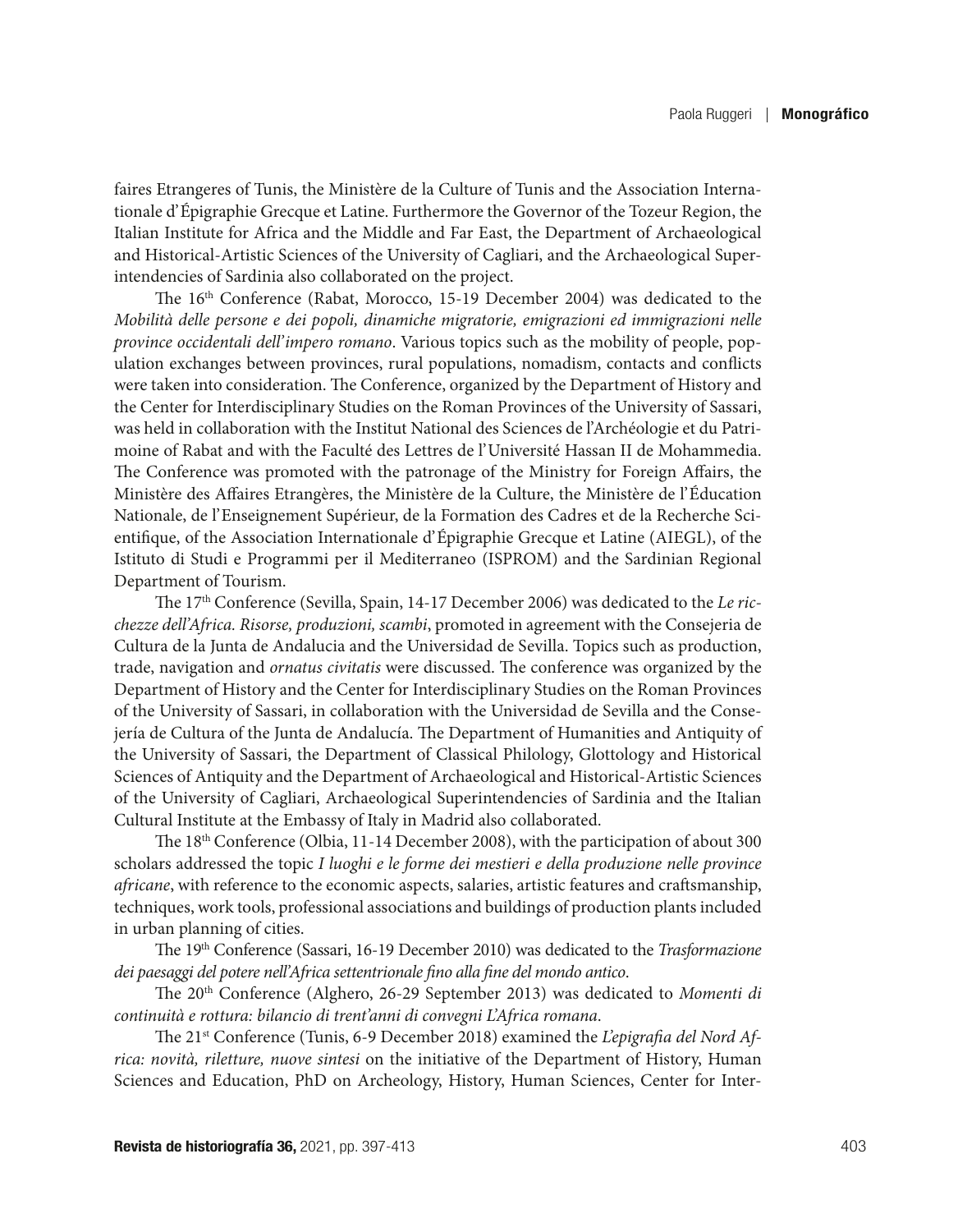disciplinary Studies on the Roman Provinces, the Italian Archaeological School of Carthage (SAIC) and the Academic and Ministerial Institutions of Tunisia, with the support of the Embassy of Italy and the Italian Institute of Culture.

The 22nd Conference of *L'Africa Romana* was scheduled for 2021 in Tunisia. The ongoing health emergency has prompted the organizing committee to postpone, pending a future improvement in the pandemic situation.

Almost all the conferences have provided for a session dedicated to religious life (even the 21<sup>st</sup> Conference, Tunis 2018, with about twenty communications), following the original scheme, but also expanding the examination from the Phoenician Punic age (already introduced in the 5<sup>th</sup> volume by Jean-Paul Rey-Coquais, "Sur une comparaison du clergé phénicien et du clergé 'africain'", V, 397-402) to the Imperial, the Vandal and Byzantine age; from Morocco to Algeria, from Tunisia to Libya, including Greek Cyrenaica on occasion.

If we look at the entire series of conferences, we can observe a progressive geographical widening of the subject area: here we set our limit in the current area of Maghreb, but the other conferences have often focused on the connections and relations with the western provinces, in particular with the Iberian Peninsula, Gaul, Sardinia, Sicily, Corsica, Pantelleria, Malta etc.

If we focus on North Africa there is plenty of news on the Moorish Gods or on Aulisua: the discovery of an altar consacrated *deo sancto Aulisuae* in Volubilis on the initiative of *Sutor Valerius Victor libertus Turnonis*, now allows us to specify the indigenous character of a cult which was widely attested to the eastern borders of Mauretania Tingitana; the date of the dedication – August 21 – likely binds it to the *Consualia*, the feast of the archaic Roman god *Consus* and in some way to the African Saturn; the latter is honored precisely in Volubilis with a silver statue (Maurice Lenoir, "Aulisua, dieu maure de la fécondité", III, 295-302).

The African god par excellence, Saturn, is widely remembered in Africa Proconsularis, in Numidia (in particular in Idicra, Diana Veteranorum, Hippo, Theveste) and in Mauretania (Caesarea). The list of animals offered in sacrifice to the god could keep traces of an ancient Semitic rite, even if proto-Berber interpretations may not be excluded. More recently the Punic legacies in relation to Baal Hammon have been explored, also on a linguistic level (M'hamed Hassine Fantar, "Du libyco-punique au latin", XXI, 355- 360; Luis Alberto Ruiz Cabrero, "«Non potevo fumare l'erba sul prato di mio padre». La supervivencia del molk en el África Romana", XX, pp. 185-196). The major archaeological news of the cult of Saturn was presented by Patrizio Pensabene in Thugga ("Il tempio di Saturno a Dougga e tradizioni architettoniche di origine punica", VII, 251- 293), Zeineb Benzina Ben Abdallah ("Année de sacerdoce ou plutôt ère locale? À propos de deux ex -voto à Saturne récemment découverts dans le *saltus Burunitanus*", XIII, 1505-1511), Nacera Benseddik among Timgad, Rusippir and Calceus Herculis ("*Deo patrio Saturno genitori augusto sacrum*. Iconographie du couple en Afrique", XVI, 1785-1788), Fathia M'charek ("Un temple à Saturne à *Furnos Maius*", XVII, 2243-2252) and Bruno D'Andrea ("Il tofet di El Kénissia e il rapporto tra tofet tardo punici, santuari a Saturno e 'paesaggi del potere'", XIX, 2479-2496). See also Naidé Ferchiou, "Un sanctuaire de sommet *à Furnos Maius*, note pr*é*liminaire", XVII, 917-933 and Juan Lewis: "*Agnus vicarius*. A Substitute for Child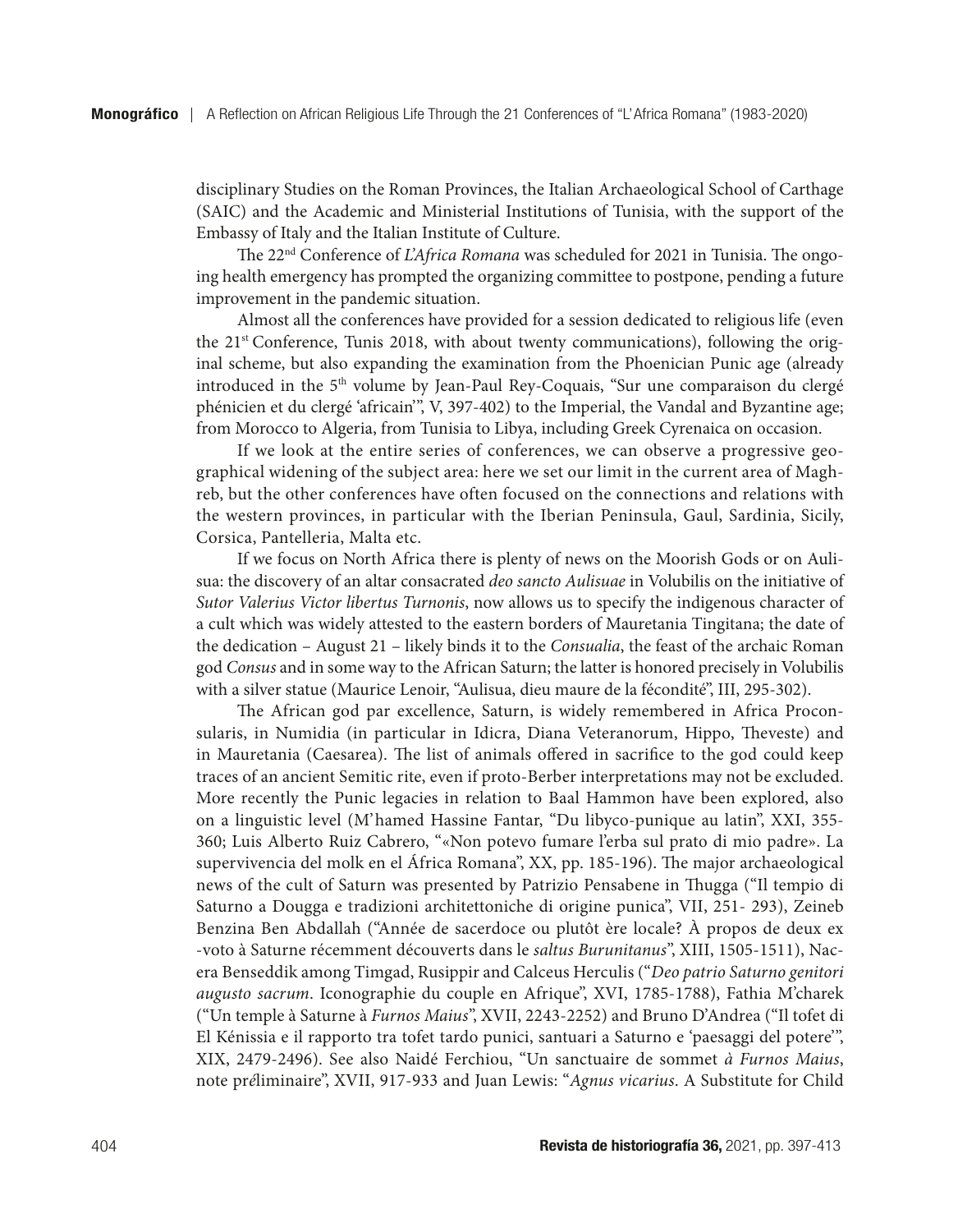Sacrifice?", XXI, 395-401. Also the article by Sergio Ribichini, "Il dio El a Leptis Magna: comparative notes", XV, 1557-1564 reminds us of this cultural layer.

The cult of *Caelestis* also represents many connotations in its relationship with *Tanit* and *Iuno* from Carthage to Theveste and Caesarea: Silvia Bullo, "La dea *Caelestis* nell'epigrafia Africana", XI, 1597-1628; Silvia Bullo, "Echi di tradizioni orientali nel santuario di Caelestis a Cartagine", XVII, 893-905; up to the Iberian peninsula: Antonio Rodriguez Colmenero, "*Africae Caelestis* en *Lucus Augusti*. Aportaciones complementarias a la misión de *Saturninus Augusti libertus*", XII, 1195-1204. The goddess Africa, honored in Thamugadi with the dedication of an ivory statue of Eros, possibly the work of Phidias was however imported from Athens to the indigenous *Genius*, protector of the province or of some localities: Fabiola Salcedo Garcés, "Estilo africano y estilo áulico en la imagen de Africa", XI, 1091-1102.

Evidently also the deities of the greco-roman pantheon undergo a phenomenon of syncretism: this is the case of *Iuppiter*, at Sitifis associated with Iuba, the *Genius Vanisnesi* and the *dii Ingirozoglezim* (*CIL* VIII 20627), but also of *Ceres* (in Carthage with the ancient coroplasty with the representation of Ashtart, see Zohra Chérif, "Les figurines en terre cuite de Carthage: art et authenticité", XI, 1073-1084, Hippo and Caesarea), of *Aesculapius* (Theveste and Lambaesis), of *Hercules*-*Melqart* at Hippo, protector of the *Sabuianenses*, of the *Magna Mater*, occasionally confused with *Tanit*-*Caelestis* than with *Cybele*.

As for *Iupiter*, see Maria Milvia Morciano, "Il culto capitolino in ambito non urbano", XII, 287-291; Camilla Campedelli, "La strana vicenda di una statua di *Iuppiter Optimus Maximus* in *Mustis* (Tunisia)", XX, 1375-1380; Lamia Ben Abid, "Note sur l'origine des cartons dans les ateliers de sculpture: Jupiter sur les reliefs de la Tunisie centrale", XVIII, 815-833.

As for *Silvanus*, see Abdelaziz Bel Faïda, "Le cult de Silvain en Afrique romaine: témoignages épigraphiques", XV, 1343-1354.

As for *Pluto*, see Édward Lipinski, "Pluton, hypostase chthonienne de Baal Hamon?", VII, 245-250.

As for *Neptunus africanus*, see Paola Ruggeri, Salvatore Ganga, "Il tempio di Nettuno a Thignica e la colonizzazione di *Thugga* e *Thubursicum Bure* sotto Gallieno", XXI, 73-91.

The cult of Apollo is studied throughout North Africa, even from Cyrenaica. See the contribution of André Laronde, "Prêtres d'Apollon à Cyrène au Ier siècle ap. J.-C.", IV, 469-484. A review of fifty years of Italian excavations: Serena Ensoli, "Per i cinquant'anni di attività della Missione Archeologica Italiana a Cirene: il Santuario di Apollo sulla Terrazza della Myrtousa (1957-2007) with an annotated bibliography", XVII, 2355-2382. André Laronde extends the search related to religious life in Cyrenaica to the priestesses of *Hera*: "Prêtresses d'Héra à Cyrène" (V, 279-286). Plenty of news come from western Mauretania that concern a whole series of deities (indigenous and classical) and the imperial cult. It is known that there are two Tingitan inscriptions that preserve the following dedication: *dis deabusque secundum interpretationem oraculi Clarii Apollinis*, one from *Banasa* (*IAMar*., 84) and another from *Volubilis* (*IAMar*., *lat.* 344 = *AE* 1976, 782); these are most likely dedications made on the advice of the oracle of Apollo Clarius on the initiative of the imperial court, coinciding with the illness contracted by Caracalla during the campaign against the Alamanni in 213.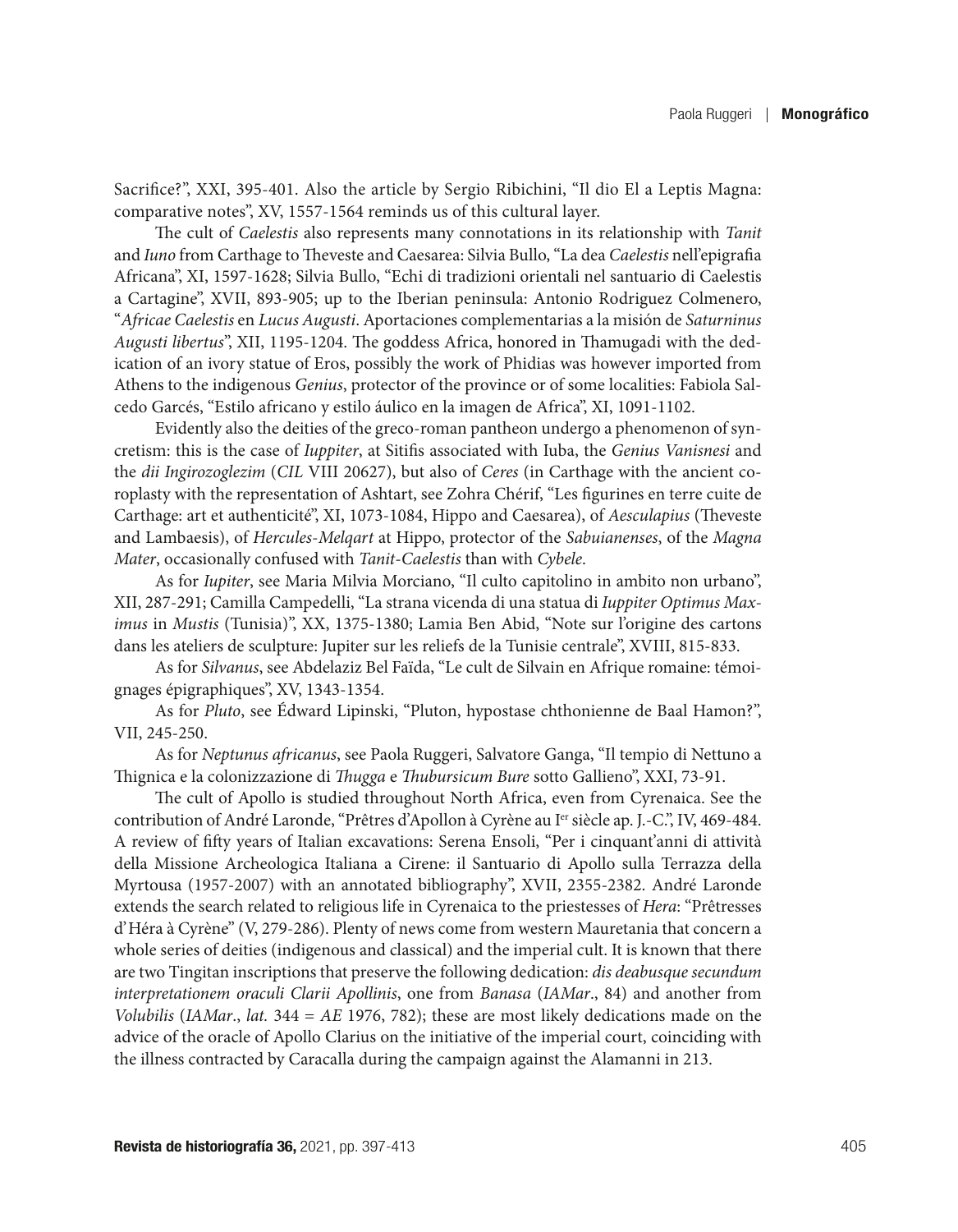As for *Dionysus*, see Fabiola Salcedo Garcés, "La crátera de Timgad: iconografías del dionisismo en Africa", XIII, 1837-1843.

As for *Liber Pater*, see Ahlem Jalloul Boussaada, "Le culte de *Liber Pater* en Afrique, à la lumière de l'épigraphie", IX, 1049-1065. The relationship between *Liber Pater*, *Dionisus*/*Bacchus* and *Shadrapha* is investigated by Nedjma Serradj-Remili, "Une nouvelle lecture de quelques inscriptions latines d'Algérie à la lumière de mosaïques dionysiaques", XXI, 579-591.

An overview of the college of *dendrophori* and the cult of the *Magna Mater* is offered by Filippo Boscolo, "Le attestazioni epigrafiche dei dendrofori in Africa", XVIII, 309-332.

For the goddess Venus with her epithets of Erycina and Marina, see Raimondo Zucca, "*Venus Erycina* tra Sicilia, Africa e Sardegna", VI, 771-779; Noé Villaverde Vega, "Nuevos datos arqueológicos de Rusaddir (Melilla): un santuario de Astarté-Venus Marina en Plaza de Armas", XV, 1837-1875. The various iconographies on mosaics can also be significant for the divine physiognomy of *Venus*: Isabel Chacón Del Pino, "Reflexiones acerca de la representacion del navio en el mosaico del navigium Veneris de Volubilis", XVII, 521-534; Naïma Abdelouehab, Naïma Smati, "La redécouverte d'une mosaïque de Vénus au Musée des Antiquités d'Alger", XIII, 1783-1787; María Pilar San Nicolás Pedraz, "Interrelación del tipo iconográfico de Venus armada en los mosaicos romanos de África, Hispania y Chipre", XVI, 133-152.

For the archeology and iconographic representations of *Hercules* see: Mohamed Habibi, "A propos du temple H et du temple de Melkart-Héraklès à Lixus", X, 231-241; Sergio Aiosa, "Urbanistica e ideologia: a proposito del Tempio di Ercole a Sabratha", XIX, 311-324; Elena Moreno Pulido, "Melqart-Herakles nella monetazione mauritana", XX, 821-834.

As for *Mercurius*, see Paola Zanovello, "Produzione e commerci: aspetti del culto di Mercurio nel Nord-Africa romano", XVII, 793-810.

As for *Ceres*, see Nora Bouhadoun, "Une prêtresse de Cérès à Madaure", XXI, 415-423; Sihem Aloui Naddari, "Cérès et céréaliculture à travers le secteur m*é*ridional du Haut Tell tunisien", XVII, 935-949.

As for *Marsyas*, see M'hamed Fantar, "Le mythe de Marsyas sur deux nouvelles mosaïques de Tunisie", IV, 151-166.

For the dense mythological plot and the divine genealogy on Perseus see Guadalupe López Montegudo, "Perseo, viajero a Occidente. Documentos musivos", XIII, 145-157.

Also on *Tellus* see Sihem Aloui Naddari, "Cérès et céréaliculture à travers le secteur méridional du Haut Tell tunisien", XVII, 935-949.

As for *Asclepius*/*Aesculapius* and some others medical deities (*Panakeia*, *Iatros*, *Hygia*), see Claudio Parisi Presicce, "Panakeia, Iatros e le altre divinità asclepiadi a Cirene", IX, 147- 166; Nacéra Benseddik, "Esculape, Hygie et la IIIe légion Auguste", XV, 1365-1372.

As for *Oceanus*, see Joëlle Napoli, "Le dieu Océan et l'expression des confins de la domination romaine: nouvelle lecture de la mosaïque de Thémétra", XVI, 337-353.

As for *Medusa*, see Sebastián Vargas Vázquez, "El mito de Medusa en los mosaicos hispano-romanos", XVII, 2589-2599 and Guadalupe López Montegudo, "Perseo, viajero a Occidente. Documentos musivos", XIII, 145-157.

As for *Sol Invictus*, see Lamia Ben Abid, "Le culte du Soleil dans les provinces romaines d'Afrique", XIX, 2333-2363.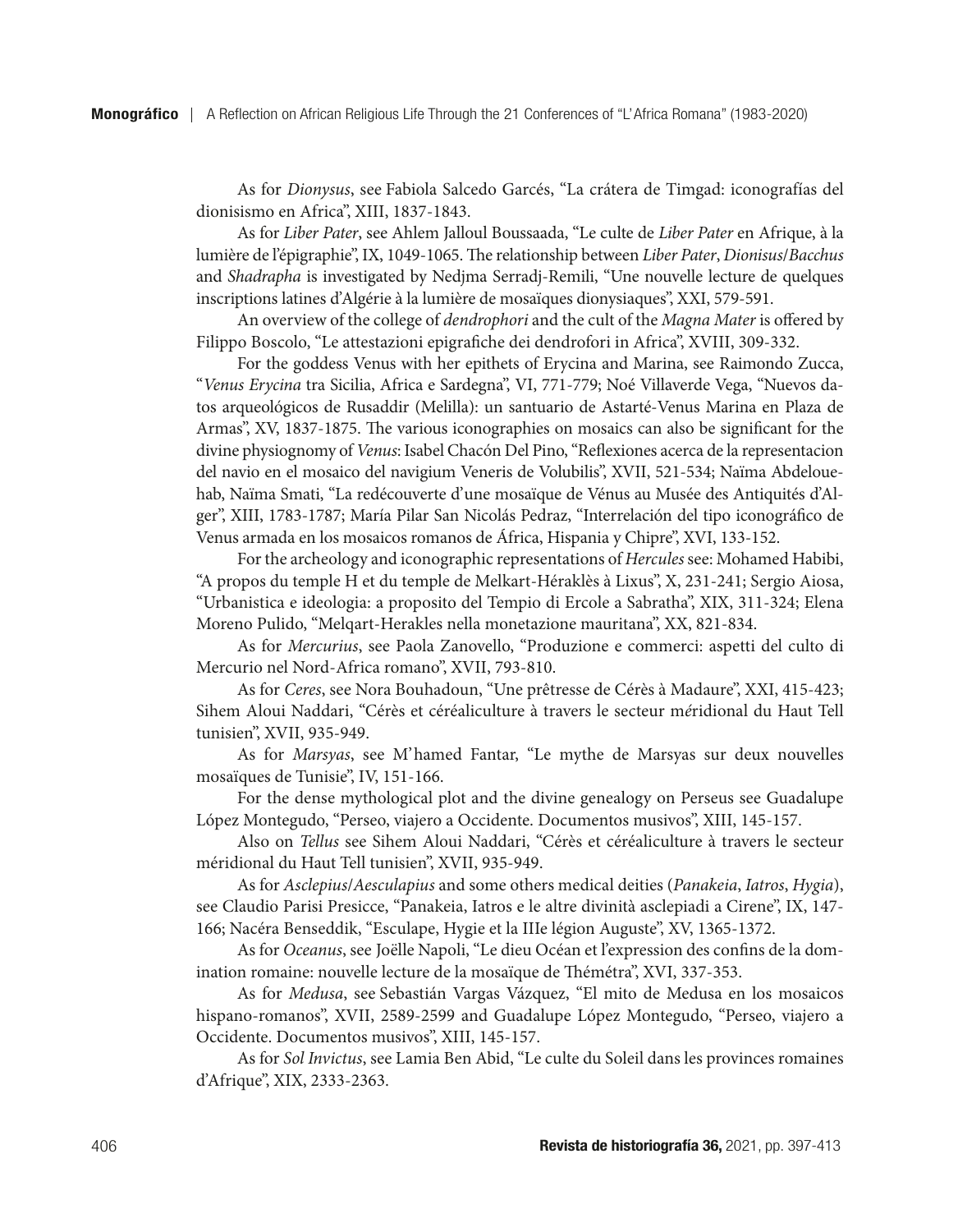As for mythology and religion, see María Pilar San Nicolás Pedraz, "Inscripciones latinas en los mosaicos mitológicos de Hispania y Norte de Africa", IX, 1025-1037; José María Blázquez Martínez, "Mitos y leyendas homéricas en mosaicos de Hispania y del Norte de África", XX, 413-428; María Luz Neira Jiménez, "Scylla como personificación del espacio tenebroso en el Mediterraneo antiguo", XIV, 261-269. For the Argonauts, see Giovanni Marginesu, "Il passaggio in Libye nelle tradizioni intorno agli Argonauti", XIII, 159-175; Mercedes Durán Penedo, "Dirce y Antiope: dos imágenes de valores contrapuestos del ciclo tebano en los mosaicos hispano-romanos", XVII, 1299-1322. For the Nereids and Nymphs, see María Luz Neira Jiménez, "Inscripciones con nombres de nereidas y ninfas en los mosaicos romanos del Norte de Africa y de Hispania", IX, 1013-1023; Abdelaziz Bel Faïda, "Eau et sacré en Afrique romaine", XIV, 1715-1727; Adelina Arnaldi, "Osservazioni sul culto delle *Nymphae* nell'Africa romana", XV, 1355-1364. For nymph cult buildings, see Corinne Sandoz, "Les nymphées de Lepcis Magna: aperçu préliminaire", XV, 1789-1808; Pilar Fernández Uriel, "Un ninfeo en Plaza de Armas (Melilla). Rusaddir, un núcleo púnico asimilado al modelo romano", XV, 1877-1883; Hakim Ammar, "A propos du nymphée de Sala", XVII, 559-570.

As for the *Genii*, see Abdelaziz Bel Faïda, "Le culte des génies topiques dans l'Afrique romaine: témoignages épigraphiques", XII, 1533-1554; Néjat Brahmi, "Textes et images du Genius en Maurétanie Tingitane", XXI, 443-453.

As for the *Manes*, see Mauricio Pastor Muñoz, "Los Manes en la epigrafía funeraria de Mauretania Tingitana y Bética: diferencias y semejanzas", XVI, 1419-1438.

As for the calendar, see Ciro Parodo, "I *Mamuralia* del calendario figurato di Thysdrus: un caso di 'invented tradition'?", XX, 383-397.

On magic, see Santiago Montero, "Flora mágica africana", XII, 387-400.

As for prodigies, see Miguel Requena and Juan José Seguí, "Deductio y prodigios en la fundación de Cartago por Cayo Graco", XVI, 2055-2067.

On priesthood, see Antonio Chausa, "El *sacerdos maior* de *Lambaesis*", XIII, 1441-1447; Jalel Mabrouk, "Le terme *cultor* dans l'épigraphie latine d'Afrique", XXI, 403-413.

On epigraphic religious formulae, see Abdelaziz Belfaida, "Les formules *ex visu* et *ex iussu* dans l'épigraphie religieuse de l'Afrique Romaine", XIX, 2161-2171. On stele with iconography and religious content from the punic and numidian times to Roman one, see Elena Francesca Ghedini, "Ancora sulle stele della Ghorfa: qualche precisazione", VII, 233-244; Jean-Pierre Laporte, "Datation des stèles libyques figurées de Grande Kabylie", IX, 389-423; Mohamed Kheir Orfali, "Notes sur quelques steles de tradition punique provenant de Tipasa", XVII, 1993-2003; Bruno D'Andrea, "Continuità e rottura in Nord Africa nel passaggio dall'età punica all'età romana: l'esempio delle stele votive, tipologie formali, iconografie e iconologie", XX, 197-214; see also Cinzia Rossignoli, "Persistenza del culto betilico nell'Africa romana: un'iscrizione da Thala (Tunisia)", IX, 73-96.

On funeral rites, see Lidiano Bacchielli, "Monumenti funerari a forma di cupula: origine e diffusione in Italia meridionale", III, 303-319; Giulia Baratta, "Alcune osservazioni sulla genesi e la diffusione delle *cupae*", XVI, 1669-1681. For some funerary mosaics see Kadria Fatima Kadra, "Nécropoles tardives de l'antique Theveste: mosaïques funeraires et *mensae*",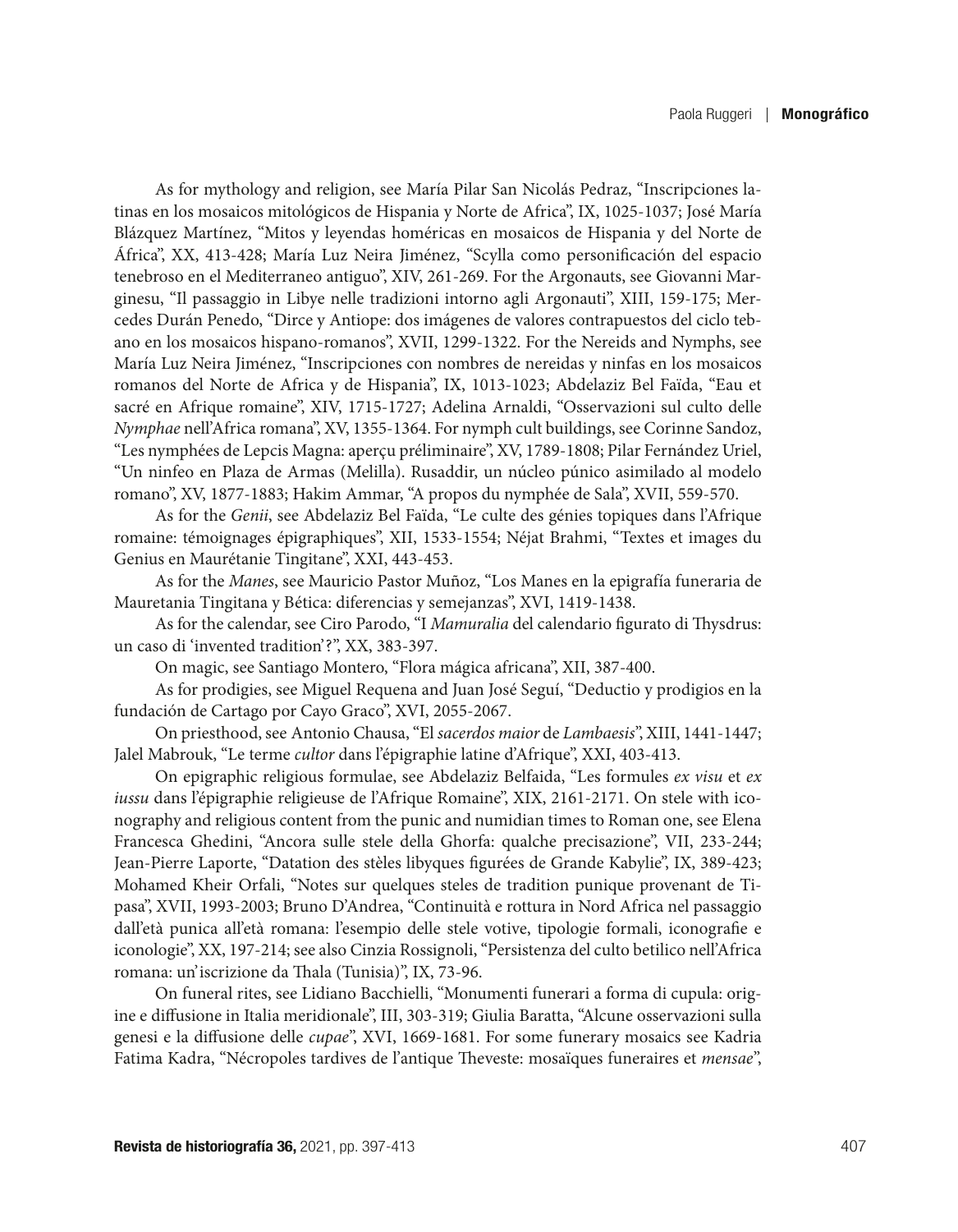VI, 265-282; Fathi Bèjaoui, "A propos des mosaiques funéraires d'Henchir Sokrine (environ de Lepti Minus, en Byzacène)", IX, 329-336.

On religious epigraphy of slaves and freedmen, see Denis Lengrand, "Les inscriptions votives paiennes des esclaves et des affranchis d'Afrique du Nord romaine", XII, 959-972.

As for places of worship, temples and sanctuaries, see Silvia Bullo, "Le indicazioni di Vitruvio sulla localizzazione dei templi urbani (de Arch. I, 7,1): il caso africano"*,* X, 515-558; Cinzia Rossignoli, "Templi periurbani di Africa Proconsolare e Numidia: alcuni esempi*"*, X, 559-595; Silvia Bullo, Cinzia Rossignoli, "Il santuario rurale presso Bir bou Rekba (Thinussut): uno studio iconografico ed alcune riconsiderazioni di carattere architettonico-planimetrico*"*, XII, 249-273; Patrizio Pensabene, "Sulla tecnica di lavorazione delle colonne del tempio tetrastilo di *Thignica* (Ain Tounga)", XI, 1103-1122 (the *Thignica* cases have been reexamined recently by Alessandro Teatini); Meriem Sebaï, "Les sanctuaries méridionaux du Cape Bon: 'une frontière religeuse'? Premières observations", pp. 395-406; Wolfgang Kuhoff, "Presentazione del volume di J. Eingartner, Templa cum porticibus. *Ausstattung und Funktion italischer Tempelbezirke in Nordafrika und ihre Bedeutung für die römische Stadt der Kaiserzeit*", XVII, 49-51.

On the status of the land used to build temples, see Jalel Mabrouk, "Le statut des terrains des temples construits par les *Thuggenses*", XX, 467-482.

On altars, see Néjat Brahmi, "Les autels du culte domestique à *Volubilis*", XVII, 441- 459, with the distinction of sacred spaces inside the *domus*.

On *luci*, see Salim Annane, "Inscription inédite de *«*LUCU*»* Timezouine (Saïda), Algérie", XXI, 425-431.

On divine epithets and divine attributes: Valentino Gasparini, "Chiamami col tuo nome. Una nuova proposta di analisi dell'impiego dei gentilizi come epiteti divini nell'epigrafia dell'Africa romana", XXI, 385-394; Ridha Kaabia, "*Epitheta deorum* et richesse agricole en Afrique Romaine", XVII, 291-305.

On "paganism", important studies are dedicated to general aspects and individual cities: Khadidija Mansouri, "Le paganisme dans les colonies de la Confédération Cirtéenne à travers l'épigraphie", XVI, 1759-1784; Mariangela Pisanu, "La vita religiosa a Gigthis: testimonianze epigrafiche e monumentali", VII, 223-231.

On religious geography, see Matthew M. McCarty, "Réseaux d'idées: routes romaines et géographie religieuse de l'Afrique", XVIII, 835-850. More specifically, for individual localities: René Rebuffat, "Divinités de l'oued Kebir (Tripolitaine)", VII, 119-159; Véronique Brouquier-Reddé, Abdelaziz El Khayari, Adelfattah Ichkhakh, "Le temple du *forum* de *Banasa*: nouvelles données archéologiques", XV, 1885-1898; Sidi Mohammed Alaioud, "La vie religieuse à *Banasa*: témoignages arch*é*ologiques", XVII, 549-558; Veronique Brouquier-Reddé, Abdelaziz El Khayari, Abdelfattah Ichkhakh, "*Lixus*, de l'époque phénicienne à la période médiévale: le quartier dit 'des temples'", XVI, 2157-2173. See also Maria Milvia Morciano, "Le trasformazioni dei segni del potere nella città di Tipasa di Mauretania. Assetto del territorio, viabilità, edifici pubblici e di culto", XIX, 515-525.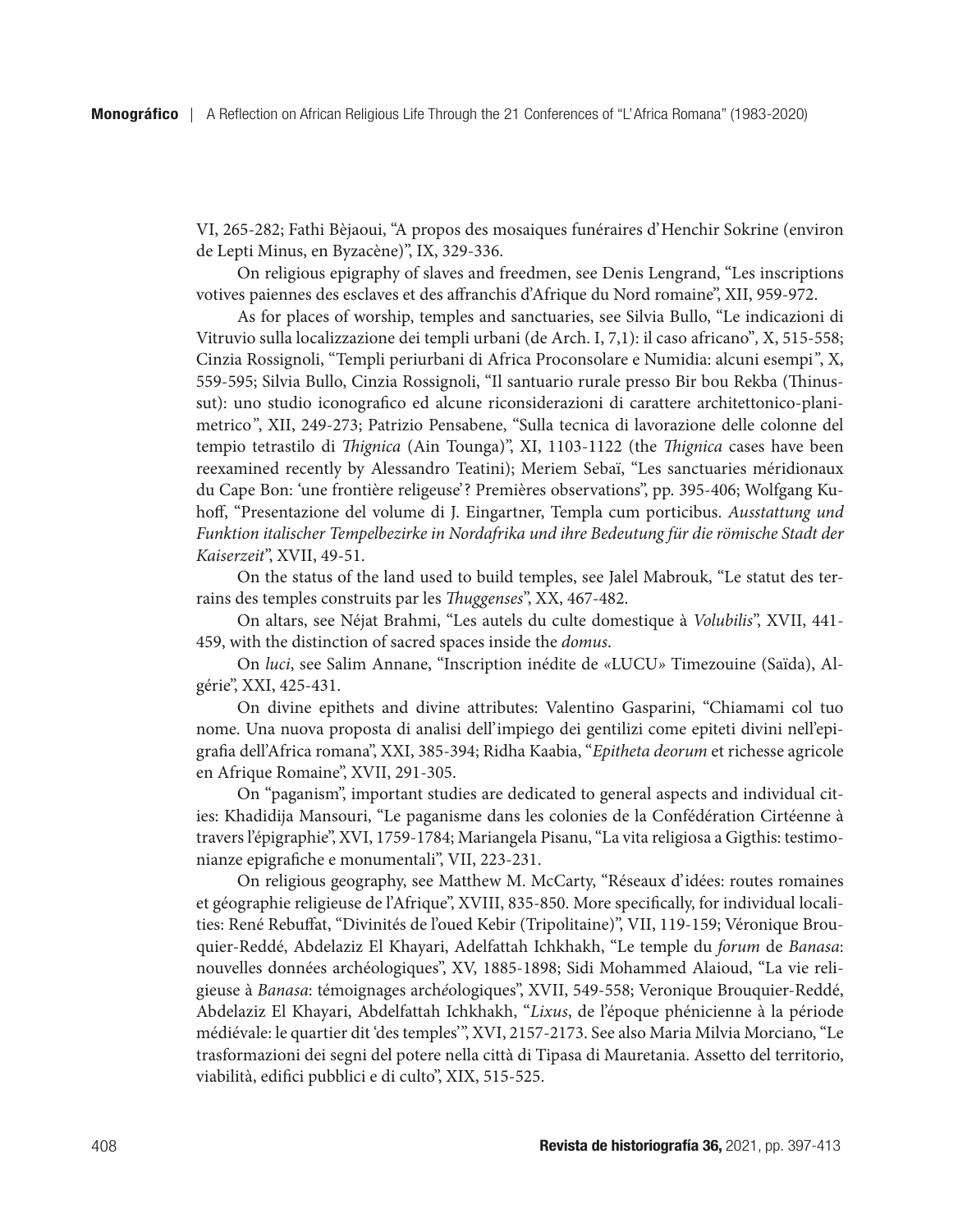As for the imperial cult, see Arbia Hilali, "Les affranchis et le culte de la *gens Augusta*: le témoignage de *P. Perelius Hedulus* à Carthage", XXI, 195-203; Francesca Cenerini, "Il culto di Livia Augusta tra Cirta e Leptis Magna", XVII, 2233-2242; Néjat Brahmi, "*Genius* et *numen*: deux manifestations du culte impérial à *Volubilis*", XVI, 2183-2199. On the buildings of the imperial cult: Patrizio Pensabene, "Il tempio della *Gens Septimia* a *Cuicul* (Gemila)", IX, 771-802; Patrizio Pensabene, "Gli spazi del culto imperiale nell'Africa Romana", X, 153-168; David L. Stone, "*Coloni* and the Imperial Cult in the Countryside of *Sitifis*", XVII, 2157-2170; Néjat Brahmi, "Les *cultores Domus Augustae* et le temple du culte impérial à *Volubilis*", XVIII, 1529-1541. Regarding the relation between the imperial cult and the Augustan deities, see Adelina Arnaldi, "Il culto delle divinità *Augustae* e i seviri nella documentazione epigrafica della Mauretania Tingitana", XVI, 1695-1705; Adelina Arnaldi, "Osservazioni sul flaminato dei Divi nelle province africane", XVIII, 1645-1665; Layla Es-Sadra, "La *Domus Augusta* de *Volubilis* et le temple du culte impérial", XXI, 375-384. About statuary: Mario Cesarano, "Dal paesaggio fisico al paesaggio ideologico. I cicli statuari dinastici giulio-claudii dell'Africa settentrionale", XIX, 257-268. The military ceremony of the *Castellum Tamudense* has been examined by M. Speidel, "The *cereus* of *Tamuda*", IX, 503-505; René Rebuffat, "L'offrande du décurion à *Tamuda*", XII, 1163-1171. See also Elizabeth Smadja, "Dépendance et culte impérial en Afrique", XII, 973-983; Sabino Perea, "El *praefectus sacrorum*, en ciudades de Africa e Hispania: un sacerdote del culto imperial?", XII, 1441-1456; Leïla Ladjimi Sebaï, "Un texte votif en l'honneur de Commode sur une inscription inédite provenant de Mididi (Hr Midid-Tunisie)", XIII, 1543-1550; David Serrano Ordozgoiti, "Autorappresentazione imperiale della *domus Licinia Augusta* nell'epigrafia latina del Nord d'Africa (253-268 d.C.): una nuova sintesi", XXI, 93-104. On the priests of the imperial cult: Eva M. Morales Rodríguez, "Riflessioni sull'augustalità in Mauritania Tingitana. Le dediche *ob honorem seviratus*", XIX, 2061-2071. The imperial cult was already practiced in Mauretania under Claudius and was organized by Vespasian in a rather early period, immediately after the constitution of the province; this would be a further demonstration of the law according to which the less a country was romanized, the sooner the imperial cult was introduced, which above all in Africa has peculiar characteristics, perhaps determined by the punic or indigenous cultural remnants. Studies have been carried out on the continuation of the imperial cult in the 6<sup>th</sup> century which was, however, addressed to a veneration of the person of the vandal kings. Studies on the imperial cult – which was introduced in Tingitana immediately after its annexation under Claudius, and was organized by Vespasian, in a rather early period compared to other provincial areas - have had a broader development. Some connection has been demonstrated and promoted by Juba II and Ptolemy, with the cult of the Moorish kings – attested until the  $3<sup>rd</sup>$  century – who considered themselves descendants of the mythical Antaeus. New data have been collected on the provincial organization of worship, on assemblies (*concilia*), on meeting places and on priesthood. The provincial context of the female *flaminatus* is explicitly documented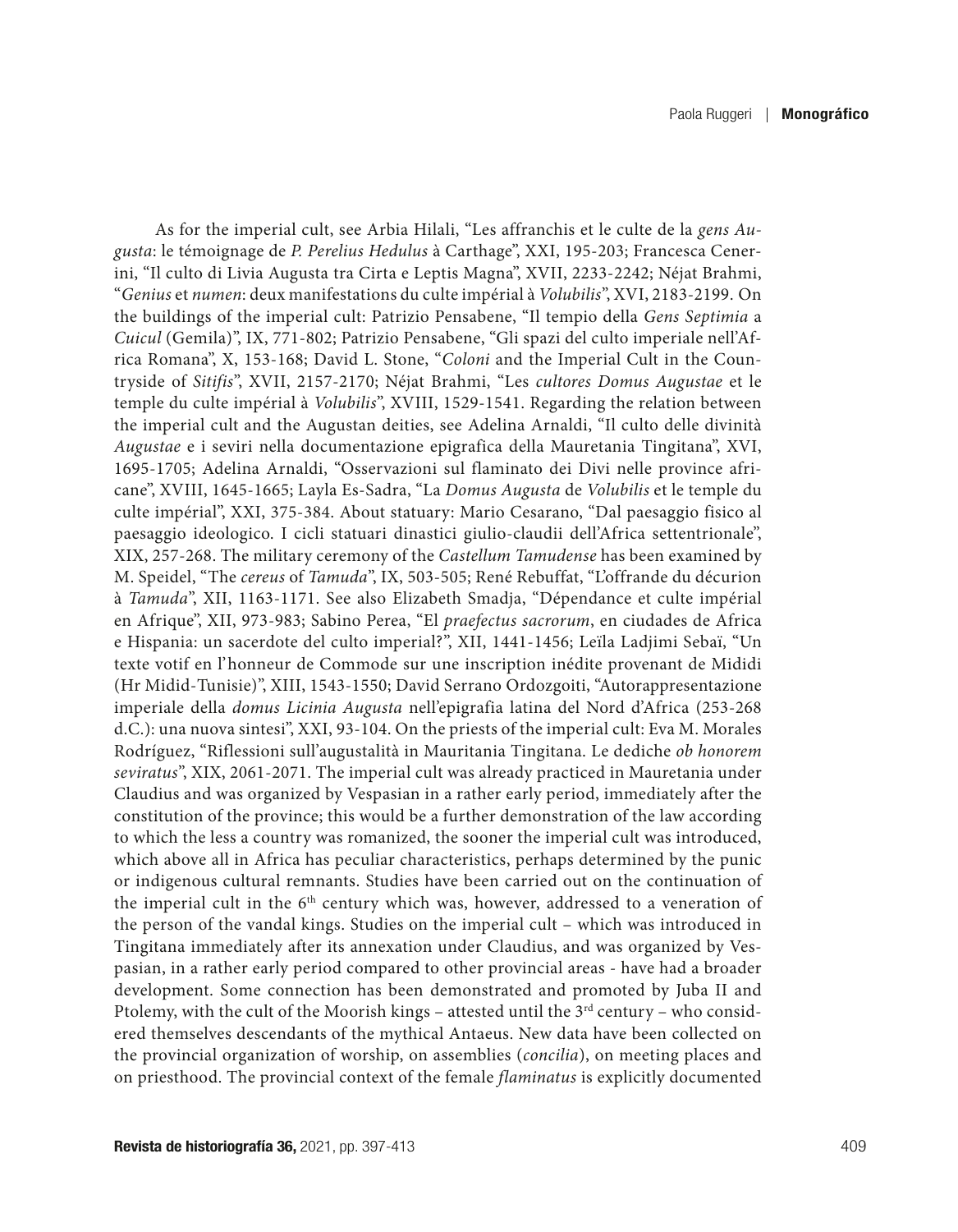in *Volubilis* for two *flaminicae* (no comparison with the other North African provinces). Among various forms of priesthood, the *flaminatus* documented already at the time of Claudius has aroused particular interest, thanks to the base of a statue in honor of *M. Val*(*erius*) *Bostaris f. Severus*, *f1amen primus in municipio suo* (*IAMar*., *lat*. 448 = *AE*  1978, 897); his wife, *Fabia Bira Ilzeltae f*(*ilia*), is repeatedly remembered as *flaminica prima in municipio Vol(ubilitanorum)*. Other *flaminicae* are confirmed in *Volubilis* and *Banasa*. The list of the *cultor*(*es*) *August*(*i*) of *Volubilis* has been recovered, as well as the list of the *Augustales*. As for the *seviri*, their number has been confirmed ten of which five in *Volubilis*, three in *Banasa*, one in *Sala* and one in *Lixus*. Regarding the priesthood, an important study has been dedicated by Bassignano to the African *flaminatus*, with reference to individual cities and particular problems, such as the placement of the priesthood within the municipal career and the relation between urban and provincial *flaminatus*. In *Thamugadi* we might also outline a chronological evolution, given that in the high empire the *flamines* generally came from the equestrian order, whereas in the low empire this was not a requirement. According to Fishwick the title of *flamen* was replaced by that of *sacerdos provinciae*; Illuminati and Kotula have provided a list of provincial priests in Africa and Mauretania, focusing on the method regarding the election among the citizen legates who generally held perpetually the title of *flamen*. The rather small number of *Augustales* known in Africa (such as in *Hippo Regius*, in *Thamugadi* and above all in *Theveste*) cannot be explained by the particular socio-economic conditions and the scarcely developed craftsmanship; Kotula prefers to refer to the political and religious circumstances through which the imperial cult had affirmed itself in Africa. Above all the notable diffusion of the *curiae* (the *Augustales* were subordinated to the *curiales*) and, apparently, the limited number of slaves and consequently of freedmen might have contributed to the atrophy of augustality in Africa. The *augustales* of *Thamugadi* are remembered as *ordo*, as *corpus* and above all as holders of an *arca*, a public treasury; in this sense they are *a re publica separati*. Among some other types of priesthood, we will call attention to an augur attested at Tipasa, perhaps a native of Theveste. Chastagnol leads us to the final phase of our story in his article: André Chastagnol, "Sur les sacerdotales africains à la veille de l'invasion vandal", V, 101-110.

The way in which the African cults spread widely in the other provinces, in particular in Sardinia and in the Iberian provinces – but it goes as far as the territory of Dacia – has been extensively studied in recent years. As a mere example see María Cruz Marín Ceballos, María Belén Deamos, "De Cartago a Cádiz. Notas de iconografía religiosa", XVI, pp. 1461-1476; José Beltrán Fortes, José Manuel Rodríguez Hidalgo, "*Dea Caelestis* en Italica. Peculiaridades de un culto norteafricano en una ciudad de la Baetica", XVI, 1439-1450; Mihai Barbulescu, "Africa e Dacia. Gli influssi africani nella religione romana della Dacia", X, 1319-1338.

As for the so-called "Oriental cults", see Alberto Gavini, "I culti orientali in Zeugitana: «étude préliminaire»", XVII, 2213-2231; Najoua Chebbi, "Ammon: identité, espace et populations", XX, 283-297.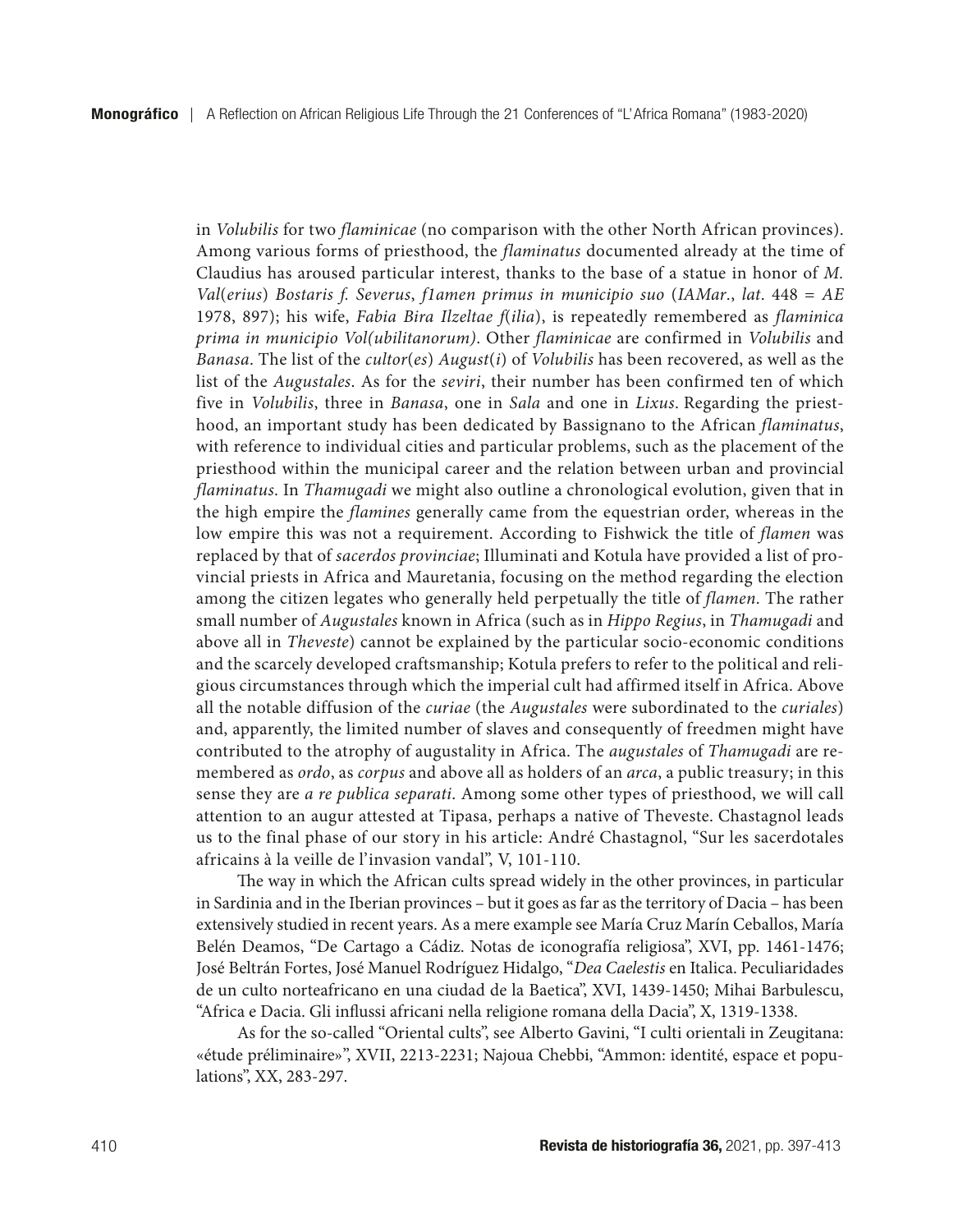On Isis and Isis-Fortuna, see Serena Ensoli Vittozzi, "Indagini sul culto di Iside a Cirene", IX, 167-250; Darío Bernal Casasola, Javier del Hoyo Calleja, José Manuel Pérez Rivera, "Isis en Mauretania Tingitana: un nuevo testimonio epigrafico de su culto procedente de Septem Fratres (Ceuta)", XII, 1139-1161; Jean-Louis Podvin, "Lampes isiaques africaines: production et échanges", XVII, 2197-2211; Marta Bailón García, "Reflejos e influencias de los atributos de las divinidades norteafricanas en las diosas latinas: el caso de Isis-Fortuna", XIX, 2985-2990.

On Serapis, see Johannes Eingartner, "Bemerkungen zur Funktion römischer Tempel am Beispiel des Isisheiligtums in Sabratha und des sogenannten Serapeion in Ephesos", XIII, 1211-1221; Nicola Bonacasa, Alessia Mistretta, "Sabratha sotterranea: ultime ricerche al Tempio di Serapide", XIX, 345-364.

On Mithras, see Abdelaziz Bel Faida, "Les cultes à mystères en Afrique du Nord antique. Le cas de Mithra: témoignages épigraphiques et archéologiques", XXI, 433-442.

The aspects related to the Jewish and Christian world are extensively studied: we will limit ourselves to quoting the first articles, such as that of Clara Gebbia, "Le comunità giudaiche nell'Africa romana antica e tardoantica", III, 101-112; Clara Gebbia, "Ebrei nell'Africa romana: artigiani, agricoltori, commercianti", XVIII, 881-888; Heikki Solin, "Gli Ebrei d'Africa: una nota", VIII, 615-623; Silvia Cappelletti, "*CIL* VIII 8499. La presenza ebraica in Mauretania", XVII, 1341-1349.

As for Christianity, we can begin with the slow transition from paganism to christianity: Stefano Conti, "Scambi culturali e persistenze: il paganesimo nell'Africa Proconsolare Cristiana", XVI, 883-897. Among the main studies: Liliane Ennabli, "Les inscriptions chrétiennes de Carthage et leur apport pour la la connaissance de la Carthage chrétienne", III, 189-204; Ingemar König, "Die frühe nordafricanische Kirche als Katalysator sozialen einheimischen Widerstandes gegen Rom?", VII, 363-373; Noël Duval, "Présentation du volume sur les Basiliques chrétiennes d'Algérie", X, 101-104; Linda-Marie Günther, "Identità civile e patronato spirituale: cittadini cristiani nell'Africa tardo-imperiale", X, 769-777; Fathi Béjaoui, "Quelques nouveautés de l'épigraphie chrétienne de Tunisie", X, 677-684; Fathi Béjaoui, "Une nouvelle découverte d'époque chrétienne en Tunisie", VIII, 299- 303; Jean-Marie Lassère, "Miracles et vie économique en Afrique au Ve s. Á propos d'un troupeau de cochons (*De miraculis Sancti Stephani protomartyris libri duo*, I, 14), VIII, 305-312; Giovanna Maria Pintus, "Sacrifici animali e dèi di coccio (Arn., *Adv. Nat.* VII)", XI, 1629-1636; Barbara Giordani, "La basilica III di *Sufetula*", XIV, 2059-2066.

Specific features related only to Africa are the phenomenon of *Circumcelliones* (Ilenia Achilli, "*Circumcelliones*, appunti sul fenomeno del 'monachesimo' itinerante", XVI, 923-933) and Donatism (Giovanni Alberto Cecconi, "Il 'Praedestinatus' (I 69) come fonte sul donatismo", IX, 865-879); as for monasticism see Claudia Neri, "Gli uomini di Dio ai confini del mondo: i monaci e il deserto", XV, 709-721; Claudia Neri, "Rendite private e donazioni di beni nel cenobitismo africano", XVII, 1127-1138; Carmen Alessandra Russo, "Insediamenti cenobitici e trasformazione del paesaggio nell'Africa tardoantica", XIX, 905-917.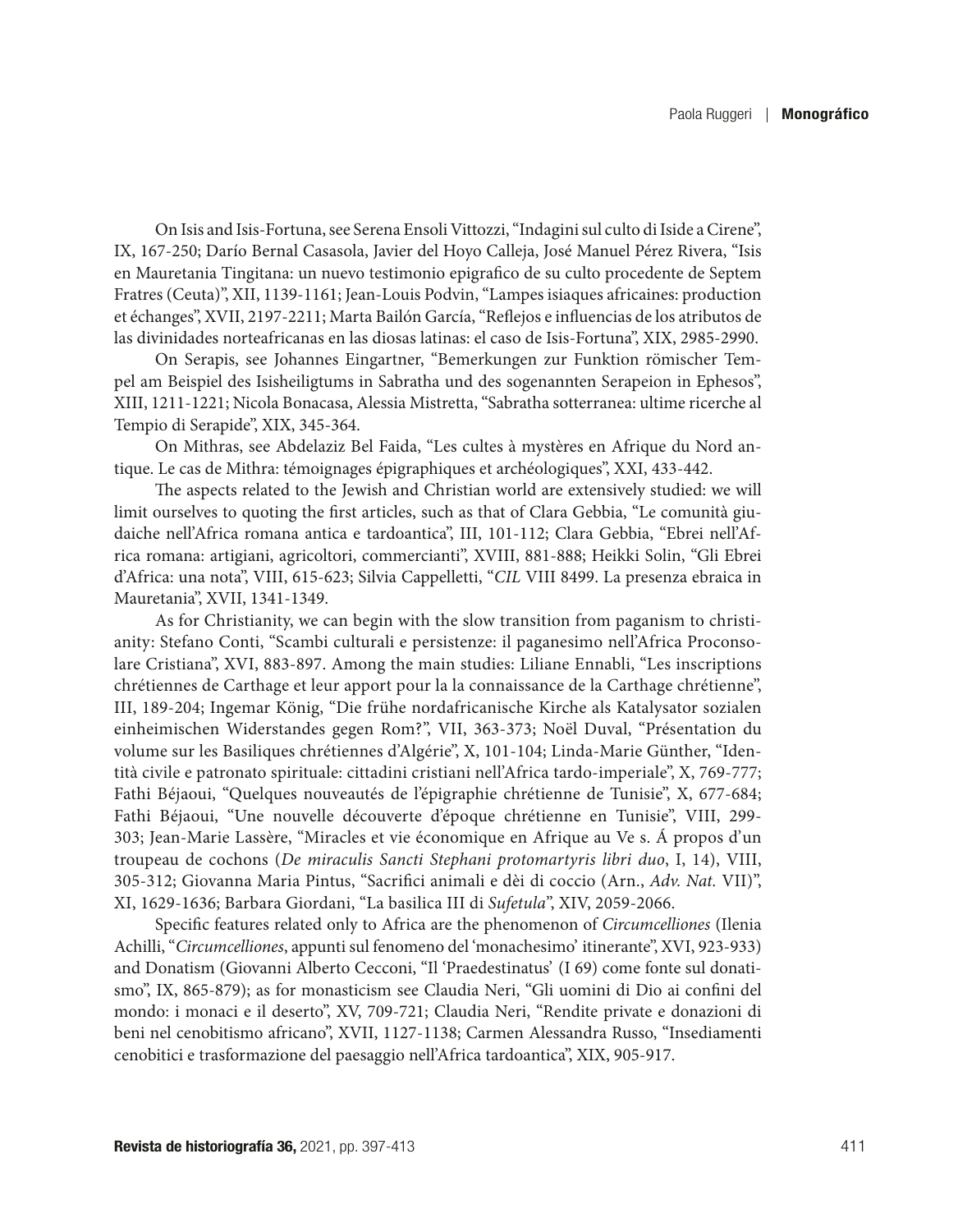Among the great ones of the African Church we will now only mention Tertullian (Maria Martha Pimentel de Mello, "Los dioses paganos en el Apologeticum de Tertuliano", VI, 625-642), some martyrs according to Jakko Aronen ("*Pythia Carthaginis* o immagini cristiane nella visione di Perpetua?", VI, 643-648), Cyprian (Ridha Kaabia, "La typologie du mouvement des personnes dans la correspondance de Cyprien de Carthage", XVI, 935- 943; Domenica Lavalle, "Cipriano: il ruolo del vescovo e l'organizzazione delle comunità cristiane nell'Africa Proconsolare", XIX, 875-885). See also Elena Caliri, "La *penuria cultorum* nel patrimonio ecclesiastico africano in età gregoriana e l'utilizzazione dei *daticii*", XVII, 1139-1149.

Reaching up to the Vandal age, see Serge Lancel, "Victor de Vita et la Carthage vandale", VI, 649-662; Federico Mario Beltrán Torreira, "La Iglesia norteafricana y el problema de la cristianizacion de los pueblos indigenas en la época vandala", VII, 375-391.

We will focus on the figure of Augustine of *Thagaste*, which has been extensively studied, starting with the 6<sup>th</sup> volume, specifically conceived to define the main aspects of the theme, with the interventions of Paolo Siniscalco, "Agostino, l'Africa e la Sardegna", VI, 535-546; Georges Folliet, "Fulgence de Ruspe, témoin privilégié de l'influence d'Augustin en Sardaigne", VI, 561-570; Pietro Meloni, "La vita monastica in Africa ed in Sardegna nel VI secolo sulle orme di S. Agostino", VI, 571-882; Luciano Marco Gastoni, "Le reliquie di S. Agostino in Sardegna", VI, 583-594; Anna Saiu Deidda, "Il santuario sotterraneo di S. Agostino nel contesto dell'architettura medioevale a Cagliari", VI, 595-612; Marcella Bonello Lai, "Su alcuni frammenti di iscrizioni conservate all'interno del santuario sotterraneo di S. Agostino a Cagliari", VI, 613-624; Clara Gebbia, "Sant'Agostino e l'*episcopalis audientia*", VI, 683-696; Pierre Salama, "La parabole des milliaires chez Saint Augustin", VI, 697-708. In subsequent volumes, also thanks to new, important discoveries, see Konrad Vössing, "Augustins Schullaufbahn und das sog. dreistufige Bildungssystem", IX, 881-900; Antonio Sartori, "Le pere di Agostino: ecologia e santità tra Africa e Italia", XII, 439-445; Gabriele Marasco, "Agostino e l'aruspice di Cartagine", XII, 1555-1562; Giovanni Alberto Cecconi, "Donatismo e antidonatismo in Agostino alla luce dei sermoni 'Dolbeau'", XIII, 1819-1835; Christophe Hugoniot, "Les légats du proconsul d'Afrique à la fin du IVe siècle et au début du Ve ap. J.-C. à la lumière des sermons et lettres d'Augustin", XIV, 2067-2087; Catherine Wolff, "*À* propos des voleurs d'enfants: Saint Augustin, lettre 10\*", XV, 1711-1722; Rosalba Arcuri, "Agostino e il movimento dei pellegrini verso l'Africa romana", XVI, 945-957; Duilio Franchina, "I *notarii* in Agostino", XVIII, 1003-1020; Lietta De Salvo, "Gli spazi del potere ecclesiastico nella Ippona di Agostino", XIX, 1035-1051; Claudia Neri, "Alcuni esempi della trasformazione dei paesaggi "umani" rurali e urbani nelle epistole di Agostino", XIX, 1053-1061; Duilio Franchina, "Il controllo del territorio da parte dei vescovi tra la fine del IV e l'inizio del V secolo: l'esperienza di Agostino di Ippona", XIX, 1077- 1088; Manuel Rodríguez Gervás, "Territorialidad y centralidad en Agustín de Hipona", XIX, 1089-1098; Mustapha Lakhlif, "Saint Augustin et l'incident de 411 à Hippone", XIX, 1099-1107; Nacéra Benseddik, "Au pays d'Augustin. Nouvelles traces du christianisme antique", XIX, 1109-1122; Thomas Villey, "Les conversions de juifs au christianisme en Afrique d'après le témoignage de saint Augustin", XX, 1127-1133.